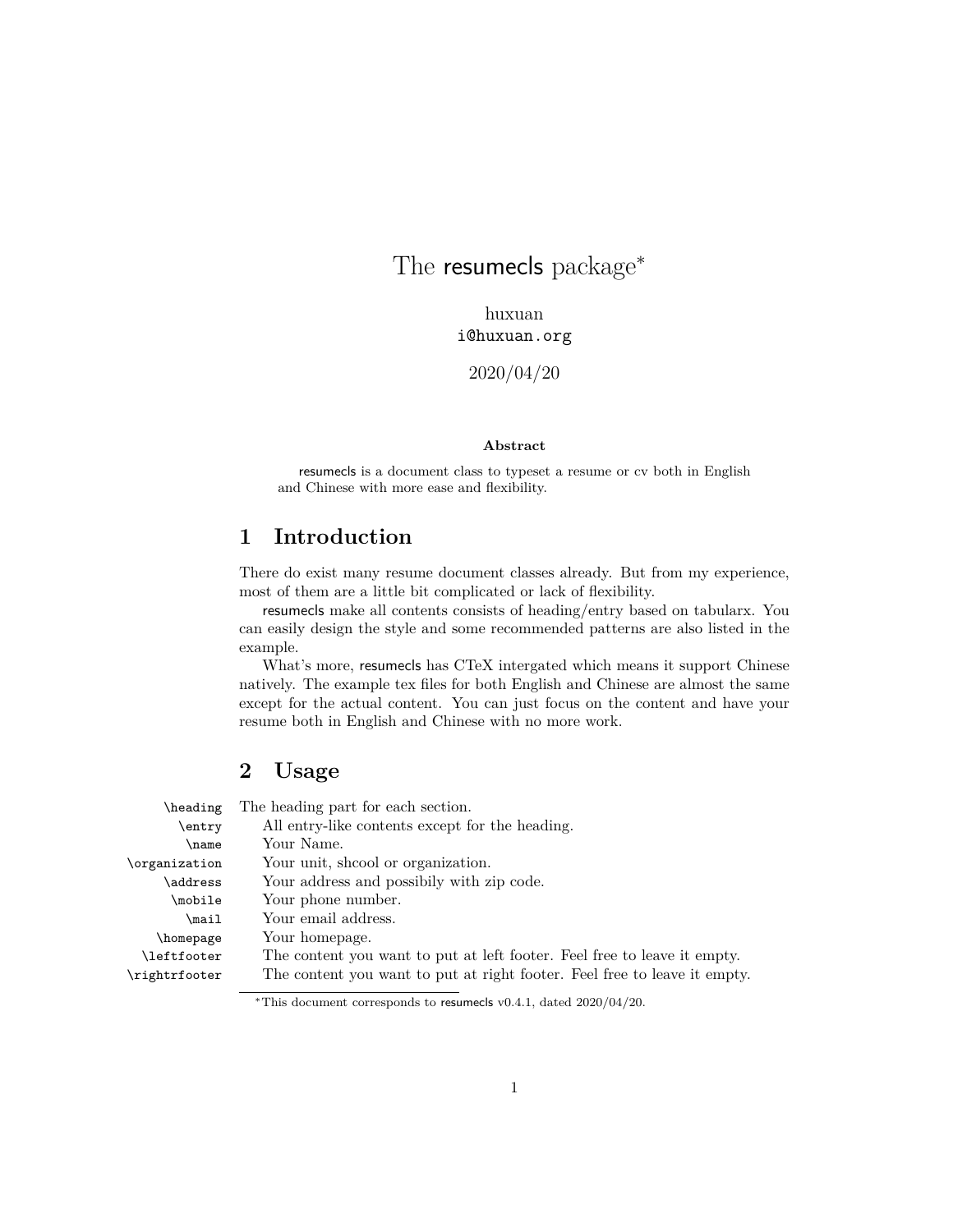# **3 Implementation**

## **3.1 Options**

```
1 \newif\ifrclscolor\rclscolorfalse
```
\DeclareOption{color}{\rclscolortrue}

## **3.2 Import article class**

```
3 \DeclareOption*{\PassOptionsToClass{\CurrentOption}{ctexart}}
```

```
4 \ProcessOptions\relax
```

```
5 \LoadClass[a4paper,12pt]{ctexart}
```
## **3.3 Import packages**

```
6 \RequirePackage[top=.5in,bottom=.5in,left=.5in,right=.5in]{geometry}
```

```
7 \RequirePackage[xetex,unicode]{hyperref}
```
- \RequirePackage{tabularx}
- \RequirePackage{color}
- \RequirePackage{fancyhdr}

## **3.4 Color Settings**

### **3.4.1 Background color for heading**

\definecolor{heading}{gray}{0.85}

### **3.4.2 Color for hyperlink**

```
12 \ifrclscolor
13 \hypersetup{colorlinks}
14 \else
15 \hypersetup{hidelinks}
16 \fi
```
# **3.5 Reference Settings**

```
17 \RequirePackage[sort&compress]{natbib}
18 \bibliographystyle{unsrt}
19 \setlength{\bibsep}{0pt}
```
# **3.6 Content Variable**

#### \name

```
20 \def\rclsname{}
21 \newcommand\name[1]{\def\rclsname{#1}}
```
#### \organization

```
22 \def\rclsorganization{}
23 \newcommand\organization[1]{\def\rclsorganization{#1}}
```
#### \address

 \def\rclsaddress{} \newcommand\address[1]{\def\rclsaddress{#1}}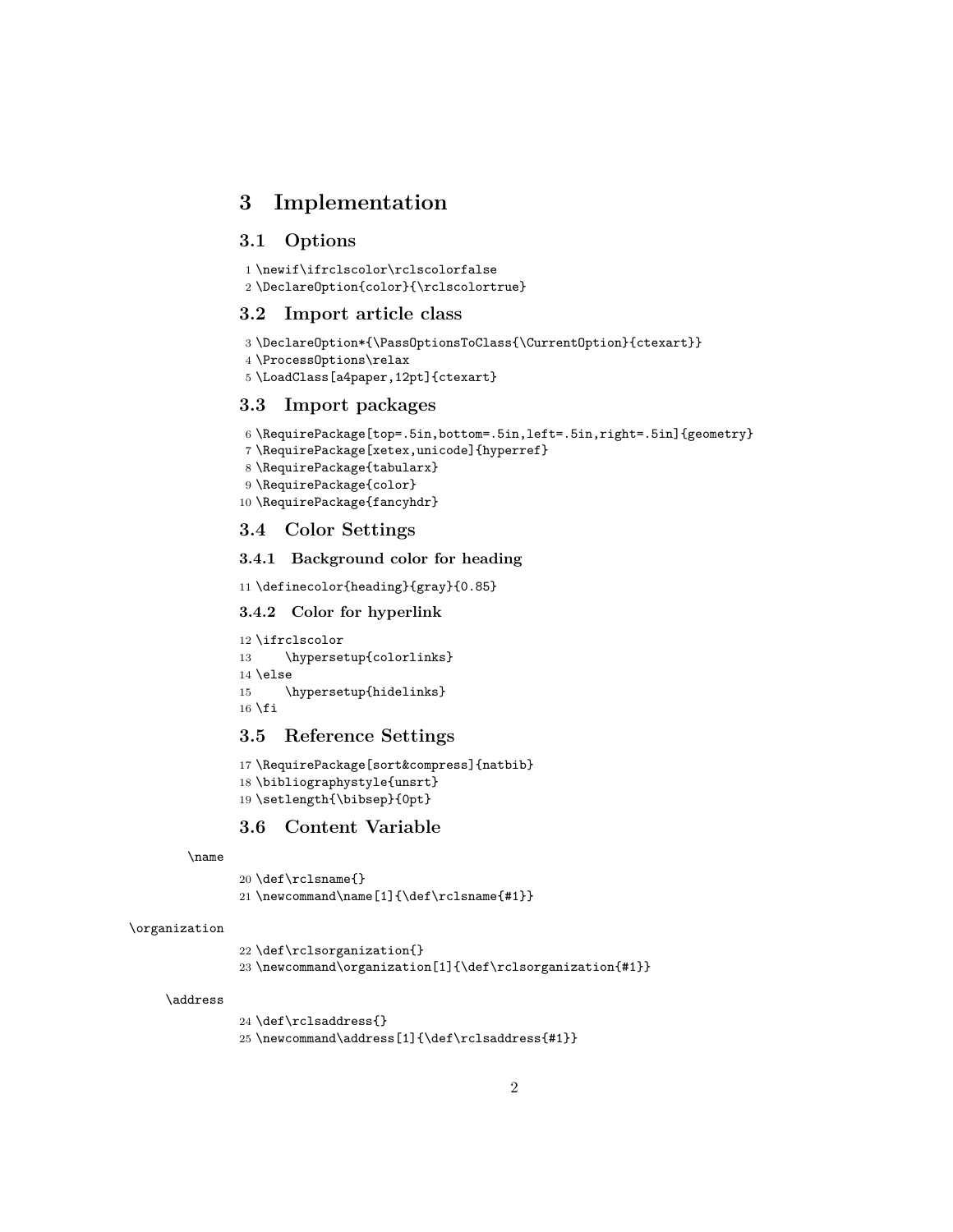#### \mobile

```
26 \def\rclsmobile{}
27 \newcommand\mobile[1]{\def\rclsmobile{#1}}
```
#### \mail

```
28 \def\rclsmail{}
29 \newcommand\mail[1]{\def\rclsmail{#1}}
```
#### \homepage

```
30 \def\rclshomepage{}
31 \newcommand\homepage[1]{\def\rclshomepage{#1}}
```
#### \leftfooter

```
32 \def\rclsleftfooter{}
33 \newcommand\leftfooter[1]{\def\rclsleftfooter{#1}}
```
#### \rightfooter

```
34 \def\rclsrightfooter{}
35 \newcommand\rightfooter[1]{\def\rclsrightfooter{#1}}
```
## **3.7 Custom commands**

#### \heading

|      | $36 \ne wcommand{\heading}[1] {\$ |
|------|-----------------------------------|
| 37   | \colorbox{heading}{%              |
| 38   | \parbox{.98\textwidth}{%          |
| 39   | \bfseries\zihao{4}#1              |
| 40   |                                   |
| 41   | $\overline{1}$                    |
| 42 } |                                   |
|      |                                   |
|      |                                   |

#### \entry

```
43 \newcommand{\entry}[3]{%
44 \begin{tabularx}{\textwidth}{@{\hspace{#1}}#2}
45 #3
46 \end{tabularx}
47 }
```
# **3.8 Style settings**

#### **3.8.1 Redefine maketitle**

```
48 \renewcommand{\maketitle}{%
49 \entry{0em}{Xr}{%
50 \bfseries\zihao{4}\rclsname & \rclsmobile \\
51 \rclsorganization & \href{mailto:\rclsmail}{\rclsmail} \\
52 \rclsaddress & \url{\rclshomepage} \\
53 }
```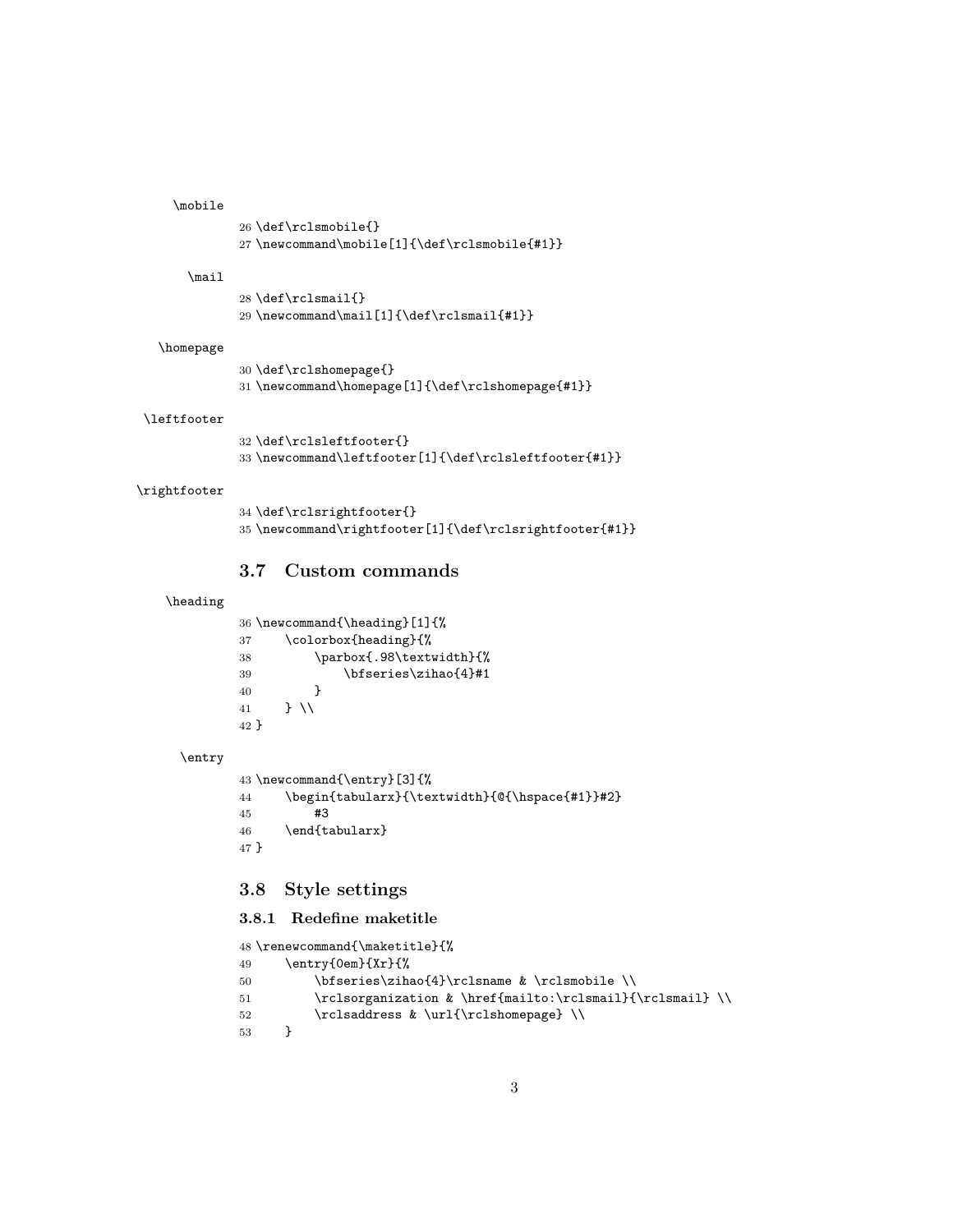54 }

## **3.8.2 Header and footer settings**

```
55 \pagestyle{fancy}
56 \fancyhf{}
57 \renewcommand{\headrulewidth}{0pt}
58 \renewcommand{\footrulewidth}{0pt}
59 \fancyfoot[L]{\footnotesize \rclsleftfooter}
60 \fancyfoot[R]{\footnotesize \rclsrightfooter}
```
### **3.8.3 Empty refname**

61 \renewcommand{\refname}{}

### **3.9 Customization**

### **3.9.1 Font settings**

Since we use XelAT<sub>EX</sub> and CTeX, everything should be fine with no extra configuration. But if you dedicated to, you can change the font as you like only if XeLATEX or CTeX supported.

### **3.9.2 Multiple pages**

Since the document generated from resumecls is just a bunch of tables, it is prettey straightfoward to enclose the contents in multiple table environments and use \clearpage to split them into multiple pages. A minimal example looks like the following:

```
1 \backslash \begin{bmatrix} \text{table} \end{bmatrix}2 Contents for Page 1
3 \end{table}
4 \clearpage
5 \begin{table}
6 Contents for Page 2
7 \end{table}
```
# **4 Contributors**

Please refer to [Contributors](https://github.com/huxuan/resumecls/graphs/contributors).

# **Change History**

v0.1

v0.1.1

General: Initial version with  $\mathrm{d}tx$   $\phantom{1}$  .  $\phantom{1}1$ 

General: Minor bug fix  $\dots \dots \dots 1$